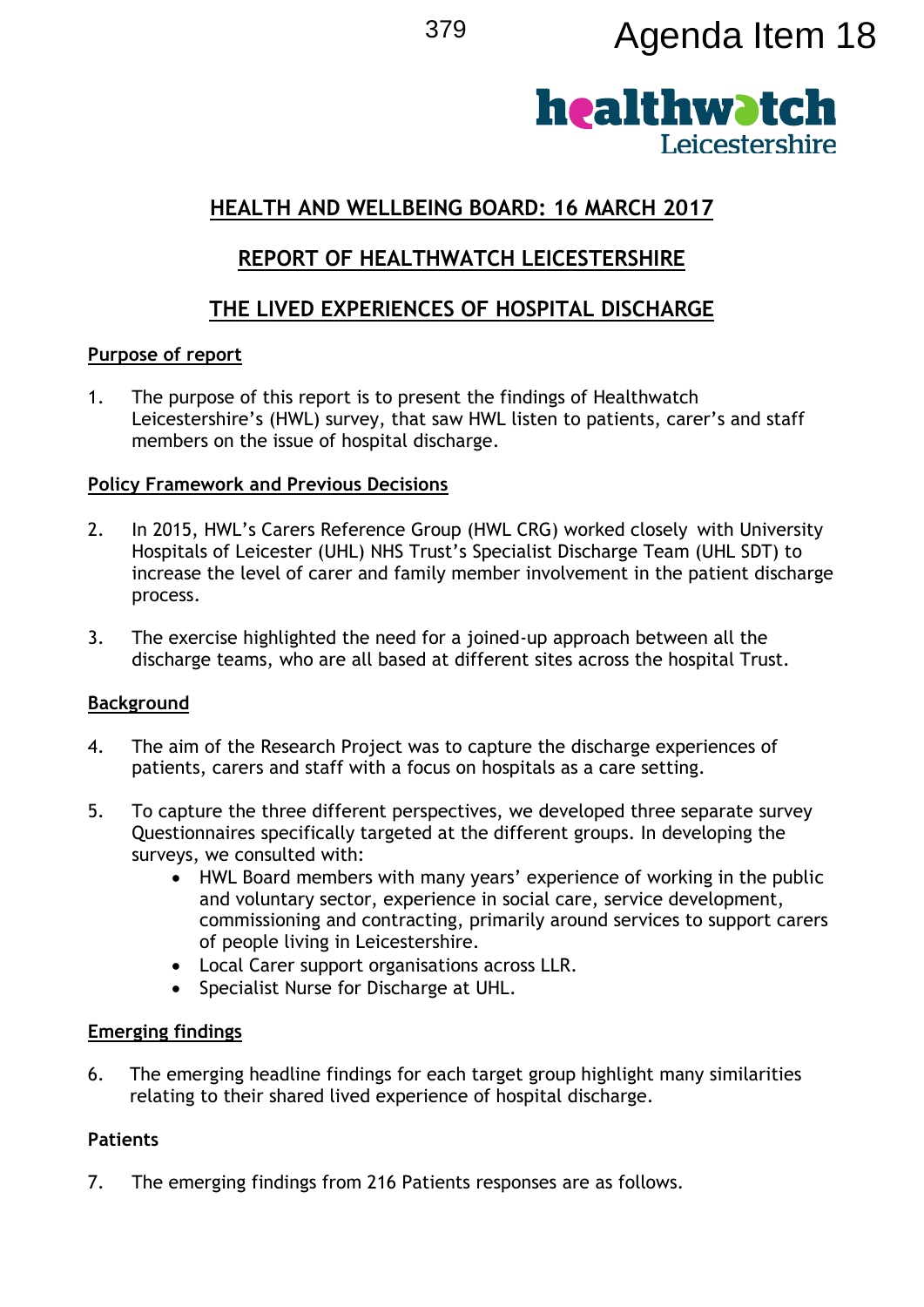- Half of patients had been an emergency admission with a third having been previously admitted/ discharged for the same reason.
- Just over a third of patients told us they had their discharge delayed, with 41% stating this was down to waiting for medication.
- Almost two thirds of patients told us that hospital staff had not discussed their discharge with a family member or carer.
- Over two thirds of patients stated they were not offered any support for when they got home.

#### **Carers**

- 8. The emerging findings from 30 carer responses are as follows.
	- Just under half of carers told us they were not given information about what would happen when the person they cared for was discharged from hospital.
	- Half of the carers we spoke to said that they were not involved in discussions or the planning of discharge for the person they care for.
	- **From the carers we spoke to, over a third rated their experience of hospital** discharge below average, with only five carers rating their experience above average.
	- We asked carers how easy or difficult is it to find time to get treatment or support for themselves. For example, to make appointments or take a break from caring. Half of the carers that responded told us it was very or extremely difficult. Only two carers found it extremely easy.

#### **Staff**

- 9. The emerging findings from 40 staff responses are as follows.
	- The majority of staff we spoke to (34 out of 40) admitted that there are areas that could be improved to benefit the patient's discharge journey.
	- Almost all the staff members we spoke to (39 out of 40) told us that discharge processes are delayed due to internal practices.
	- Over three quarters of staff (33 out of 40) said they are involved in the care planning and discharge of patients on a weekly basis. However, almost half of the staff told us that they have never had discharge training.
	- We asked staff how confident they were when discharging patients and found that just over half felt very or extremely confident.
	- Just under a quarter of staff (9 out of 40) said they are always supported with discharge planning, whilst seven staff members told us that they are rarely supported.

#### **Report recommendations**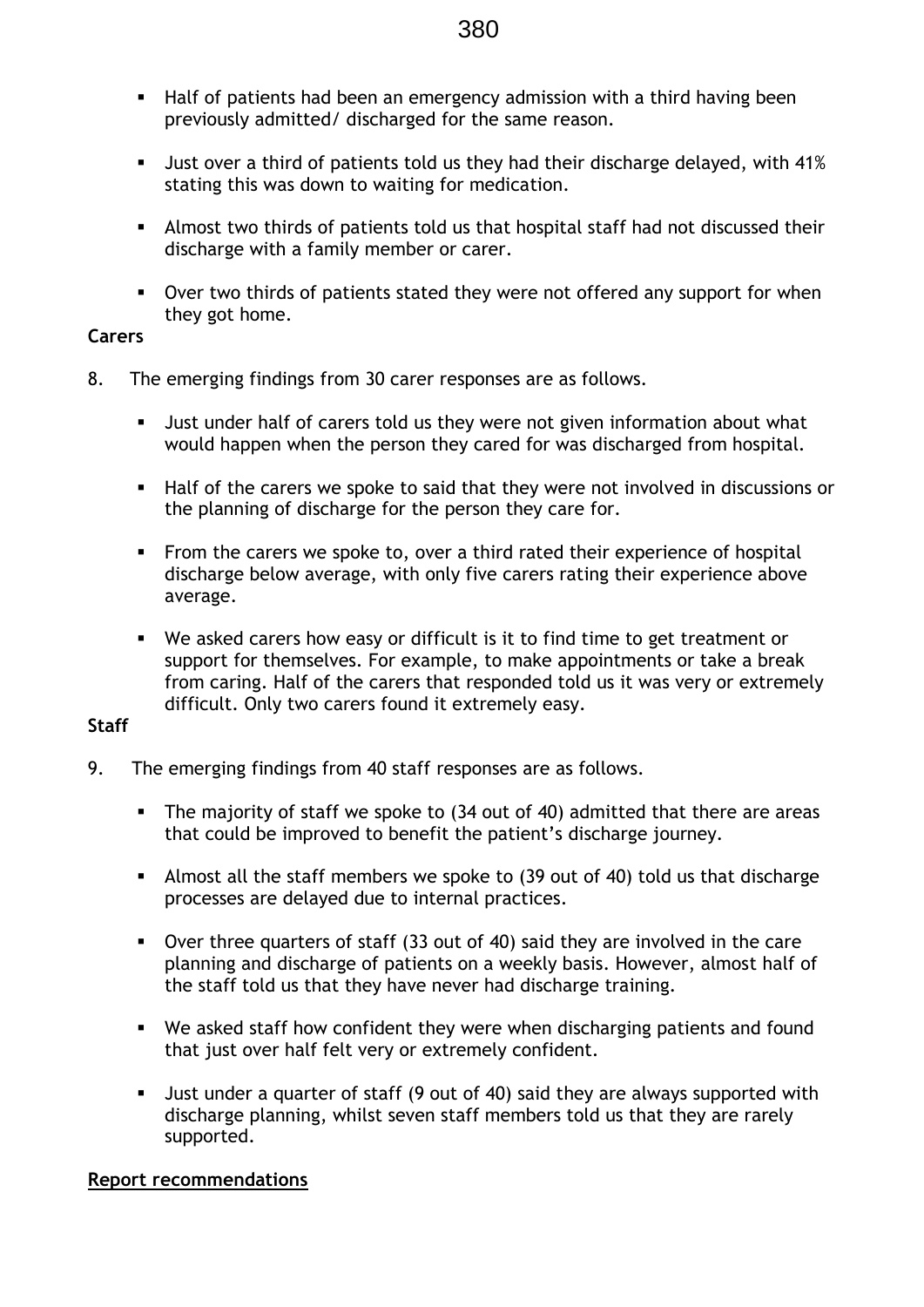- 10. This report highlights a number of experiences and insights into how patients, carers and staff feel about hospital discharge services.
- 11. We have made key strategic and practical recommendations although the full report also contains a number of key messages that can be used to improve experiences of discharge.
	- 1. The issue of timings around medication to take out (TTOs) should be addressed with some urgency, including more immediate practical steps to examine how the overall discharge process can be speeded up and improved.
	- **2.** Hospital discharge should look the same whichever hospital setting the patient is coming from. There should be an improved schedule and a consistent approach to staff training relating to discharge.
	- **3.** There are many processes, people and procedures that are intertwined with hospital discharge. There needs to be a cultural shift and greater communication between staff teams, departments and partners working toward an effective pathway and process for discharge.
	- 4. Carers and family members often feel on the margins/ left out when it comes to the care of the patient. Better information for carers and family members, in terms of processes, timings and care should be made accessible and explained.
	- 5. Hospital discharge affects people's lives in many different ways. There should be a follow up survey specifically around hospital discharge so that the system can continually be improved to benefit patient and carer's experiences.

#### **Recommendations to the Health and Wellbeing Board**

- 12. The Health and Wellbeing Board is asked to:
	- I. Note the findings and to urge health and social care partners to consider actions to improve services, systems and processes outlined in the findings report.
	- II. Suggest stakeholders that would welcome the presentation of this report.

#### **Officer to Contact**

Name and Job Title: Vandna Gohil, Director Telephone: 0116 257 5040 Email: Vandna.g@healthwatchleics.co.uk

#### **Relevant Impact Assessments**

#### Equality and Human Rights Implications

1. Healthwatch Leicestershire is aware that the Public Sector Equality Duty (PSED) applies to all functions of public authorities that are listed in Schedule 19 Equality Act 2010. Schedule 19 list does not include Healthwatch England or Local